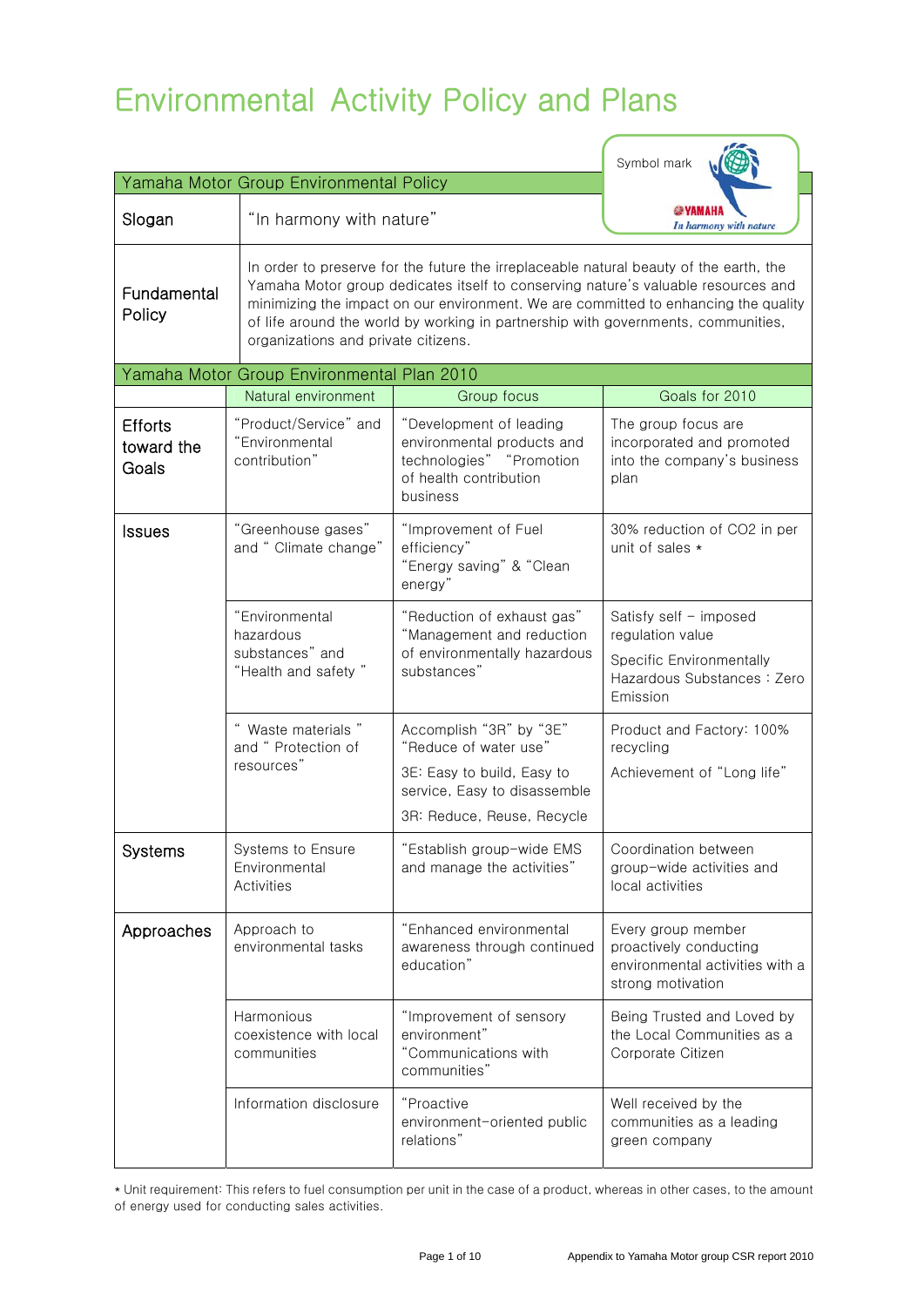# 2009 Plans and Results

## Efforts toward the Goals

| 2009 Plans                                                                       | 2009 Results                                                                                                                                                                        |
|----------------------------------------------------------------------------------|-------------------------------------------------------------------------------------------------------------------------------------------------------------------------------------|
| Develop products and services in accordance<br>with the "Pillars of Environment" | Developed products in accordance with the<br>medium-term management plan for each business.<br>Began discussions on environmental plans with a<br>medium- to long-term perspective. |

## Environmental Preservation Issues

|                     |                                                                                            | 2009 Plans                                                                                                                                                                                                 | 2009 Results                                                                                                                                                                    |
|---------------------|--------------------------------------------------------------------------------------------|------------------------------------------------------------------------------------------------------------------------------------------------------------------------------------------------------------|---------------------------------------------------------------------------------------------------------------------------------------------------------------------------------|
| Gases<br>Greenhouse | 1. $CO2$ emissions<br>assessment and<br>reduction                                          | Reduce by 1.5% per unit of sales<br>(average annual reduction) for the<br>entire group                                                                                                                     | Due to reduced production, target<br>was achieved by 45 of the 110<br>companies planned.                                                                                        |
|                     | 2. Improvement of fuel<br>efficiency                                                       | Establish a goal for each product in<br>each business division (average fuel<br>efficiency improvement for all<br>products in 2010: At least 28.5%<br>increase against year of reference<br>(1990)         | Most products from the respective<br>business divisions met the target,<br>but there were some products for<br>which the goal could not be<br>achieved.                         |
|                     | 3. Reduction of CO <sub>2</sub><br>emissions from<br>manufacturing<br>processes            | Reduce the total volume by 27.0%<br>(compared to 1990) in all<br>manufacturing processes of Yamaha<br>Motor                                                                                                | Reduced the total volume by 55.1%<br>from the year of reference (1990)                                                                                                          |
|                     | 4. Reduction of CO <sub>2</sub><br>emissions from<br>logistics/distributio<br>n operations | Reduce by 2.0%/year per unit of<br>transported volume (by 2007<br>standards)                                                                                                                               | Due to the effects of the stagnating<br>global economy, the unit volume<br>(transported volume) increased by<br>4.8% (by 2007 standards), and the<br>goal could not be achieved |
| Substances<br>snop. | 1. Reduction of<br>exhaust gas from<br>products                                            | Meeting regulations ahead of<br>schedule                                                                                                                                                                   | Satisfied all regulations                                                                                                                                                       |
|                     | 2. VOC reduction*1<br>$(2$ companies $*^2$ )                                               | Reduce by 50.0% compared to 2000<br>(per unit of painted area)                                                                                                                                             | Reduced by 52.9% compared to<br>2000 (per unit of painted area)                                                                                                                 |
|                     | 3. Promotion of green<br>procurement                                                       | Promote green procurement at all<br>business sites                                                                                                                                                         | Sites are currently acting on<br>independent schedules toward the<br>goal of "Elimination of specified<br>hazardous substances in 2010"                                         |
| Hazar               | 4. Adherence to laws<br>and self-imposed<br>operating<br>standards                         | Expand operation of the system for<br>collecting data on environmentally<br>hazardous substances contained in<br>parts (E-sis) to all 26 companies (1<br>company less than 2008 due to<br>decommissioning) | The E-sis system began operating<br>at all the 26 companies planned, and<br>data compilation is in progress.                                                                    |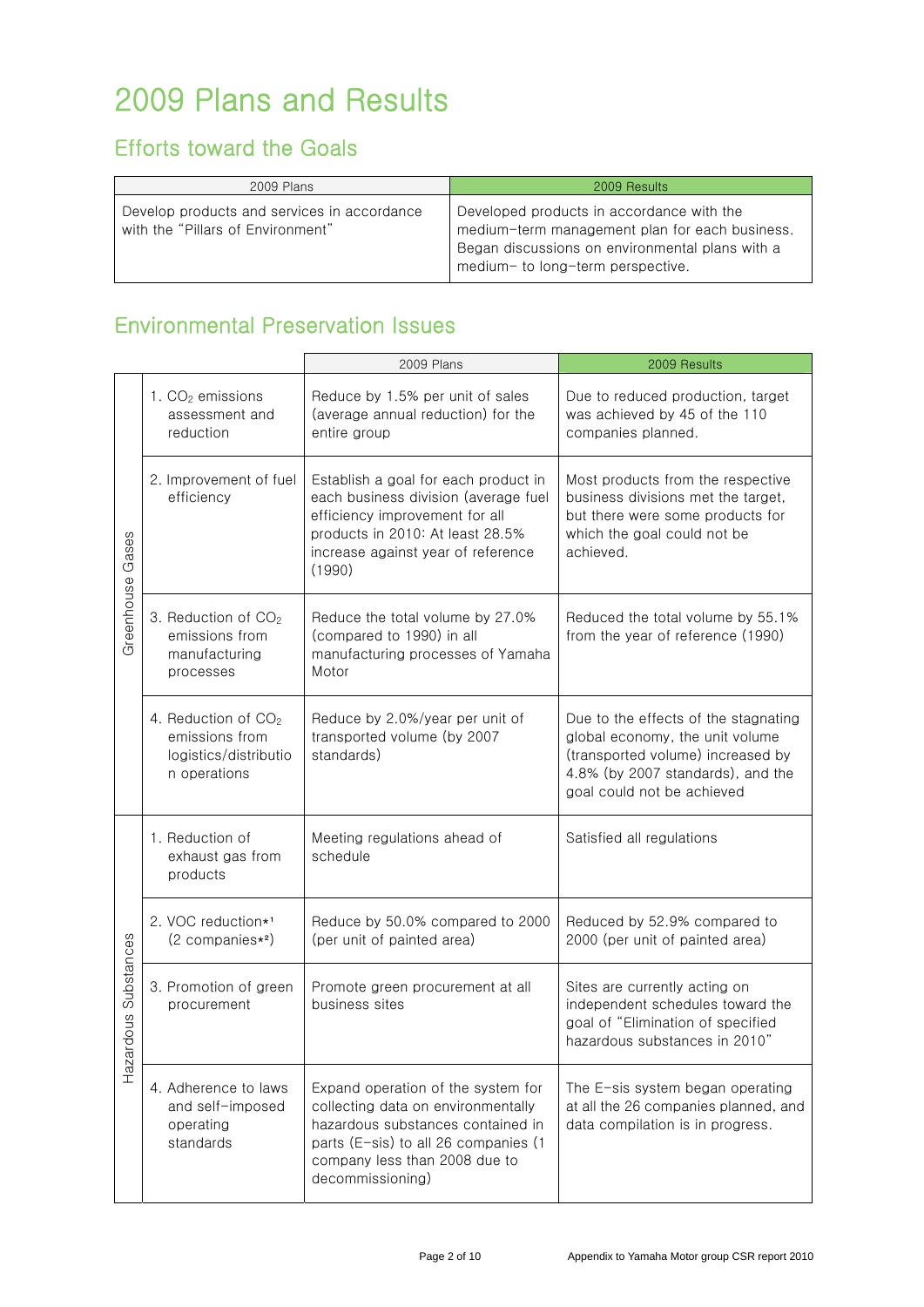| Waste Materials | 1. Promotion of "3R"<br>in product<br>development                            | Achieve 95% reusability/recyclability                                                                            | Achieved a product recycling rate of<br>95% with the exception of 1 product.                                                                                      |
|-----------------|------------------------------------------------------------------------------|------------------------------------------------------------------------------------------------------------------|-------------------------------------------------------------------------------------------------------------------------------------------------------------------|
|                 | 2. Promotion of "3R"<br>in manufacturing                                     | Reduce waste materials for<br>direct/indirect landfill disposal to 0<br>tons                                     | Achieved: 0 tons                                                                                                                                                  |
|                 |                                                                              | Achieve recycling rate of 100% in<br>manufacturing processes                                                     | Achieved: 100%                                                                                                                                                    |
|                 | 3. Waste materials in<br>the manufacturing<br>processes<br>(two companies*3) | Continue super-zero emission                                                                                     | Continuously achieved super-zero<br>emissions                                                                                                                     |
|                 |                                                                              | Implement measures and<br>effectiveness assessment                                                               | Promote sorting and selling the<br>sorted materials on a continuous<br>basis                                                                                      |
|                 | 4. Establishment of<br>recycling system<br>for products in<br>Japan          | Call on respective sales outlets to<br>conduct recycling activities.<br>Implement motorcycle recycling           | Activities calling for recycling were<br>carried out at all sales outlets<br>(3,598). Achieved the target set for<br>recycling of motorcycles (118%)              |
|                 |                                                                              | Maintain and manage the recycling<br>system for industrial-use unmanned<br>helicopters.                          | Increased awareness concerning<br>standard disposal (163 helicopters<br>were disposed of appropriately)                                                           |
|                 |                                                                              | Collect information and support the<br>building of a lead-acid battery<br>recycling system by SBRA <sup>*4</sup> | Currently participating in the<br>Automobile Battery Recycling Task<br>Force of the Japan Automobile<br>Manufacturers Association                                 |
|                 | 5. Reduction of parts<br>packaging<br>materials                              | Reduce packaging materials, making<br>66% of packaging materials<br>returnable                                   | Made 69.9% of packaging materials<br>returnable                                                                                                                   |
|                 | 6. Promotion of<br>recycling in sales<br>channels                            | Collect and analyze information<br>concerning the ASEAN region                                                   | Conducted "Eco-Partner" courses<br>targeting management candidates<br>for the ASEAN region; Held<br>"Eco-Partner" briefings at five main<br>Asian group companies |
|                 | 7. Reduction of water<br>use                                                 | Investigate actual water use globally                                                                            | Completed surveying from 70<br>companies (79%) against a target of<br>89 companies                                                                                |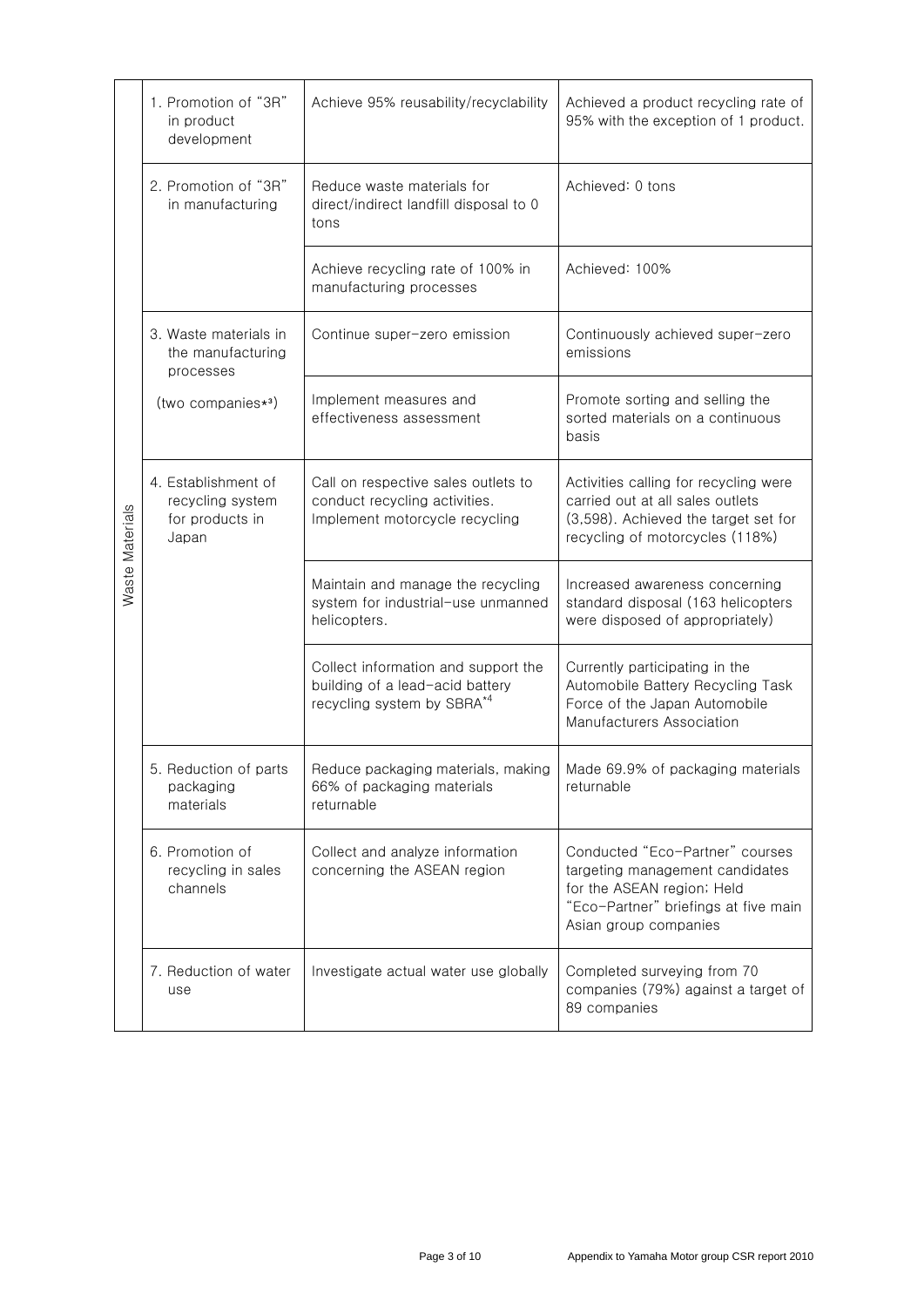## System to ensure continuation of environmental activities

|                                                                                     | 2009 Plans                                                                                                                                                                                                                                                                  | 2009 Results                                                                                                                                                                                                                                                                                                                                                                                          |
|-------------------------------------------------------------------------------------|-----------------------------------------------------------------------------------------------------------------------------------------------------------------------------------------------------------------------------------------------------------------------------|-------------------------------------------------------------------------------------------------------------------------------------------------------------------------------------------------------------------------------------------------------------------------------------------------------------------------------------------------------------------------------------------------------|
| 1. Setting up and<br>operating Group EMS<br>(ISO14001/Yamaha<br>self-certification) | Make efforts for the global<br>implementation of the Yamaha Motor<br>Group Environmental Management<br>Certification System<br>(self-certification); implementation<br>goal: 65 companies.                                                                                  | Six companies newly acquired EMS<br>certifications (ISO 14001: 3<br>companies, self-certification: 3<br>companies) to reach a total of 61<br>companies, but the goal could not<br>be achieved.                                                                                                                                                                                                        |
|                                                                                     | Introduce a self-check system<br>based on Yamaha Motor group's<br>original Environmental Information<br>Network system (G-YECOS) into 58<br>companies                                                                                                                       | 67 companies completed the<br>implementation of G-YECOS                                                                                                                                                                                                                                                                                                                                               |
|                                                                                     | Integrate activities with the former<br>Yamaha Marine Co., Ltd. <sup>*5</sup> and<br>acquire certification                                                                                                                                                                  | Integration of Yamaha Marine Co.,<br>Ltd. completed in April; acquired<br>certification after undergoing an<br>expanded audit in November                                                                                                                                                                                                                                                             |
|                                                                                     | Increase the number of<br>environmental auditors to establish a<br>140-member auditor organization                                                                                                                                                                          | Two auditor training sessions were<br>conducted, and the number of<br>environmental auditors increased to<br>211 (including interns)                                                                                                                                                                                                                                                                  |
| 2. Environmental risk<br>management                                                 | Strive to reduce environmental risks<br>through risk assessment and visibility                                                                                                                                                                                              | Although progress was made by<br>making risks more visible through<br>registering information in G-YECOS,<br>the registration rate was low; efforts<br>will be continued to increase the<br>registration rate                                                                                                                                                                                         |
| 3. Creation and use of<br>environmental<br>management support<br>tools              | Take measures to comply with the<br>revised "Act on Confirmation, etc. of<br>Release Amounts of Specific<br>Chemical Substances in the<br>Environment and Promotion of<br>Improvements to the Management<br>thereof:" extend system operation to<br>Yamaha Marine Co., Ltd. | Completed system modifications in<br>response to the changes in chemical<br>substances targeted by the revised<br>"Act on Confirmation, etc. of<br>Release Amounts of Specific<br>Chemical Substances in the<br>Environment and Promotion of<br>Improvements to the Management<br>thereof;" operation of the chemical<br>substances management system<br>started at former Yamaha Marine<br>Co., Ltd. |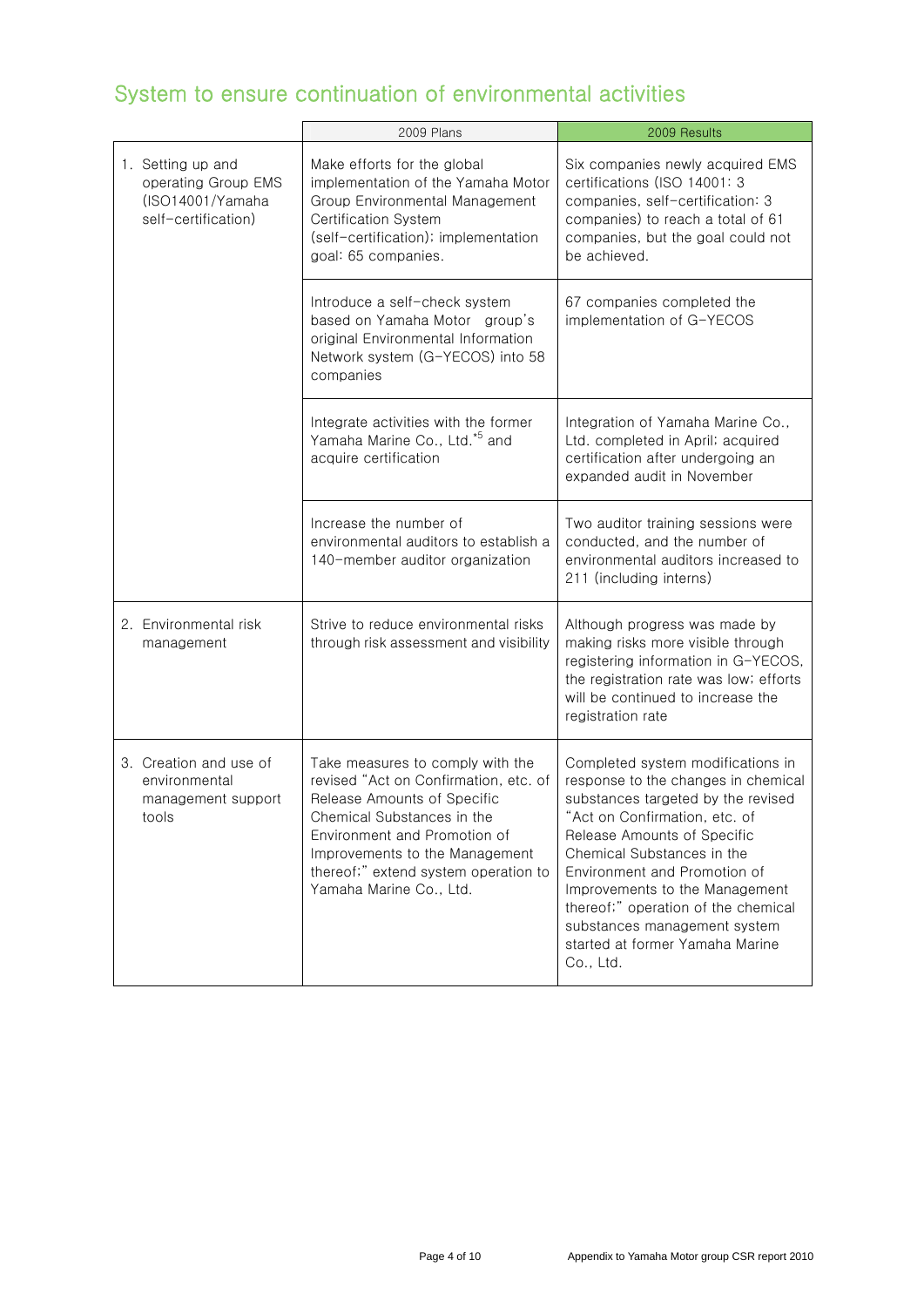## Approaches

|                                            |                                                          | 2009 Plan                                                                                                                                      | 2009 Results                                                                                                                                                                                                                                                              |
|--------------------------------------------|----------------------------------------------------------|------------------------------------------------------------------------------------------------------------------------------------------------|---------------------------------------------------------------------------------------------------------------------------------------------------------------------------------------------------------------------------------------------------------------------------|
| Concerns<br>Environmental<br>Approach to   | 1. Expansion of the<br>Eco Life activity<br>menu         | Achieve 67% participation rate in<br>eco-commuting.                                                                                            | Achieved 68% participation rate in<br>eco-commuting; nine sites were<br>registered under the "Excellent<br>Eco-Commuting Business Site<br>Certification" established by the<br>Ministry of Land, Infrastructure,<br>Transport and Tourism                                 |
|                                            | 2. Expansion and<br>support of diverse<br>Eco activities | Firmly establish the Eco Point<br>System                                                                                                       | Participants in the Eco Point System<br>were 316 (a 36% reduction over the<br>preceding year)                                                                                                                                                                             |
|                                            | 3. Fostering of "Eco<br>Mind"                            | Introduce "management layer and<br>general manager class training<br>course" into training programs<br>according to segment of employees       | External lecturers conducted<br>"management layer and general<br>manager class training course" in<br>November                                                                                                                                                            |
| Coexistence with Communities<br>Harmonious | 1. Coexistence with<br>communities                       | Achieve participation of a cumulative<br>total of 40,000 Yamaha Motor group<br>people in the 40,000 People's V<br>Campaign                     | A cumulative total of 43,700 people<br>(22,500 in the environmental field<br>and 21,200 in the social contribution<br>field) participated (achieved<br>participation of over 40,000<br>employees for the second<br>consecutive year)                                      |
|                                            | 2. Corporate social<br>contribution<br>activities        | Give lectures on corporate<br>environmental initiatives at<br>community events and schools                                                     | Gave lectures on corporate<br>environmental initiatives at the<br>Shizuoka Sangyo University and the<br>Shizuoka Institute of Science and<br>Technology                                                                                                                   |
|                                            |                                                          | Continue holding various types of<br>training programs                                                                                         | Received environmental trainees<br>from Koyo Junior High School, Iwata<br>city                                                                                                                                                                                            |
|                                            |                                                          | Continue environmental activities in<br>concert with local municipalities,<br>research and educational<br>institutions, and other corporations | Held activities such as Soma no<br>Sato, beach cleanup and baby<br>turtle-release days, Yamaha Forest,<br>etc.                                                                                                                                                            |
|                                            | 3. Coexistence with<br>nature                            | Conduct research on ecosystem<br>monitoring and prepare for<br>implementation                                                                  | Established an Environment<br>Conservation Plan for preservation<br>of rare wildlife living within the<br>planned building site for Kikugawa<br>Test Course; based on this plan,<br>signed an Natural Environmental<br>Conservation Agreement with<br>Shizuoka prefecture |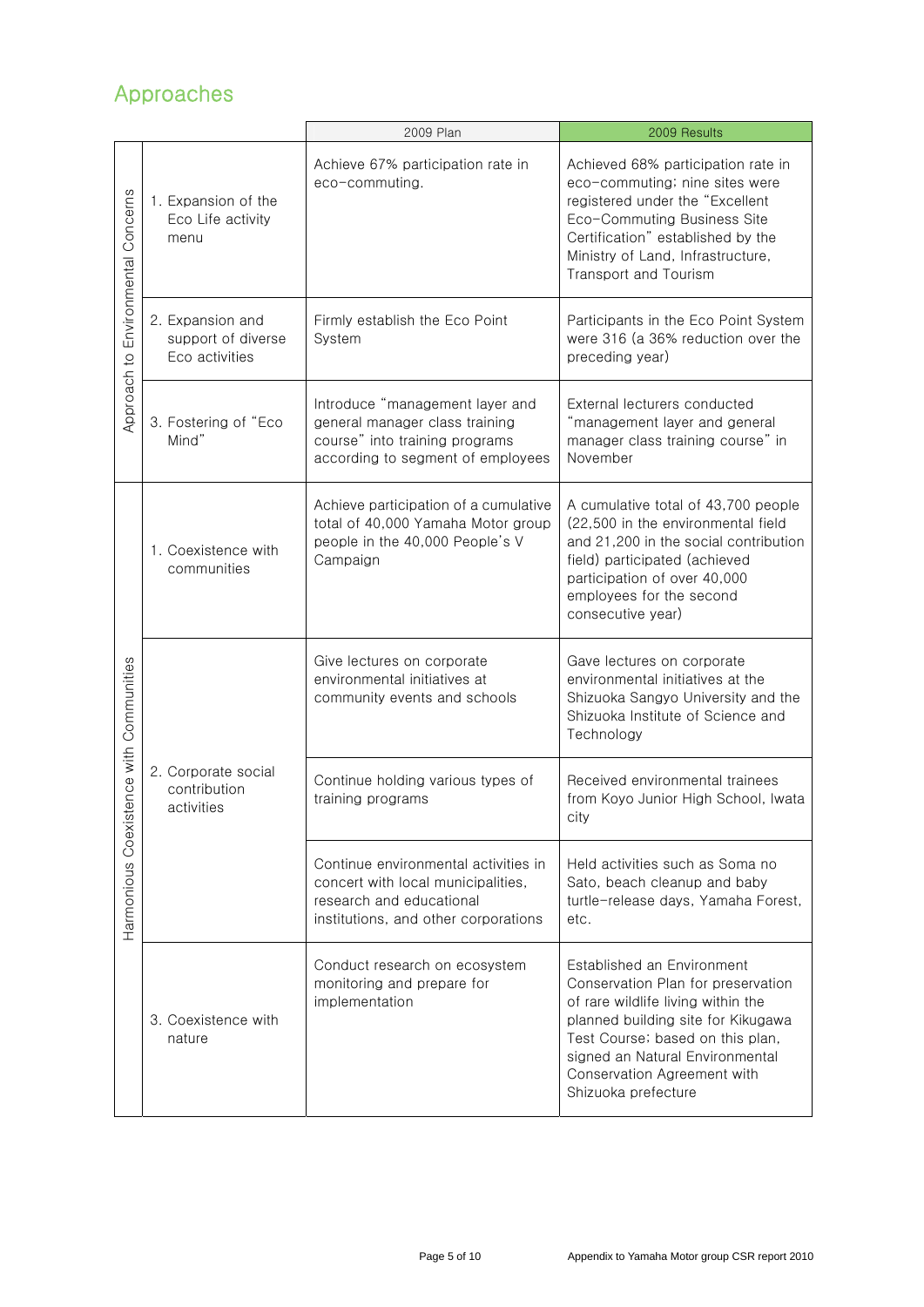| isclosure<br>$\bigcirc$<br>nformation | 1. Information<br>disclosure and<br>dialogue                                                                  | Participate in events aimed at<br>promoting communication with local<br>communities | Held discussion sessions with local<br>municipalities regarding the actual<br>state of waste disposal activities by<br>the company;<br>exhibited products at<br>environment-related events held by<br>regional NPOs (communication with<br>NPOs and local residents)                        |
|---------------------------------------|---------------------------------------------------------------------------------------------------------------|-------------------------------------------------------------------------------------|---------------------------------------------------------------------------------------------------------------------------------------------------------------------------------------------------------------------------------------------------------------------------------------------|
|                                       | 2. Communicating<br>environmental<br>information in<br>relation to products.<br>technologies, and<br>services | Exhibit environmental products at<br>the Tokyo Motor Show                           | Exhibited environmental products<br>$(EC-03, EC-f, PAS er, etc.)$                                                                                                                                                                                                                           |
|                                       |                                                                                                               | Promote distribution of<br>environmental product information                        | Continued distribution of<br>environmental information about<br>products through the company's<br>website, such as oil separating<br>system, FRP pool, and bio research<br>as well as model-specific<br>environmental information for<br>motorcycles, "3R" design, and<br>recycling systems |

\*1: Emissions per unit of product area

\*2: Yamaha Motor Co., Ltd., Yamaha Motor Powered Products Co., Ltd.

\*3: Yamaha Motor Powered Products Co., Ltd., Yamaha Motor Electronics Co., Ltd.

\*4: Stands for Lead Acid Storage Battery Recycle Association

\*5: Merged with Yamaha Motor Co., Ltd. on January 1, 2009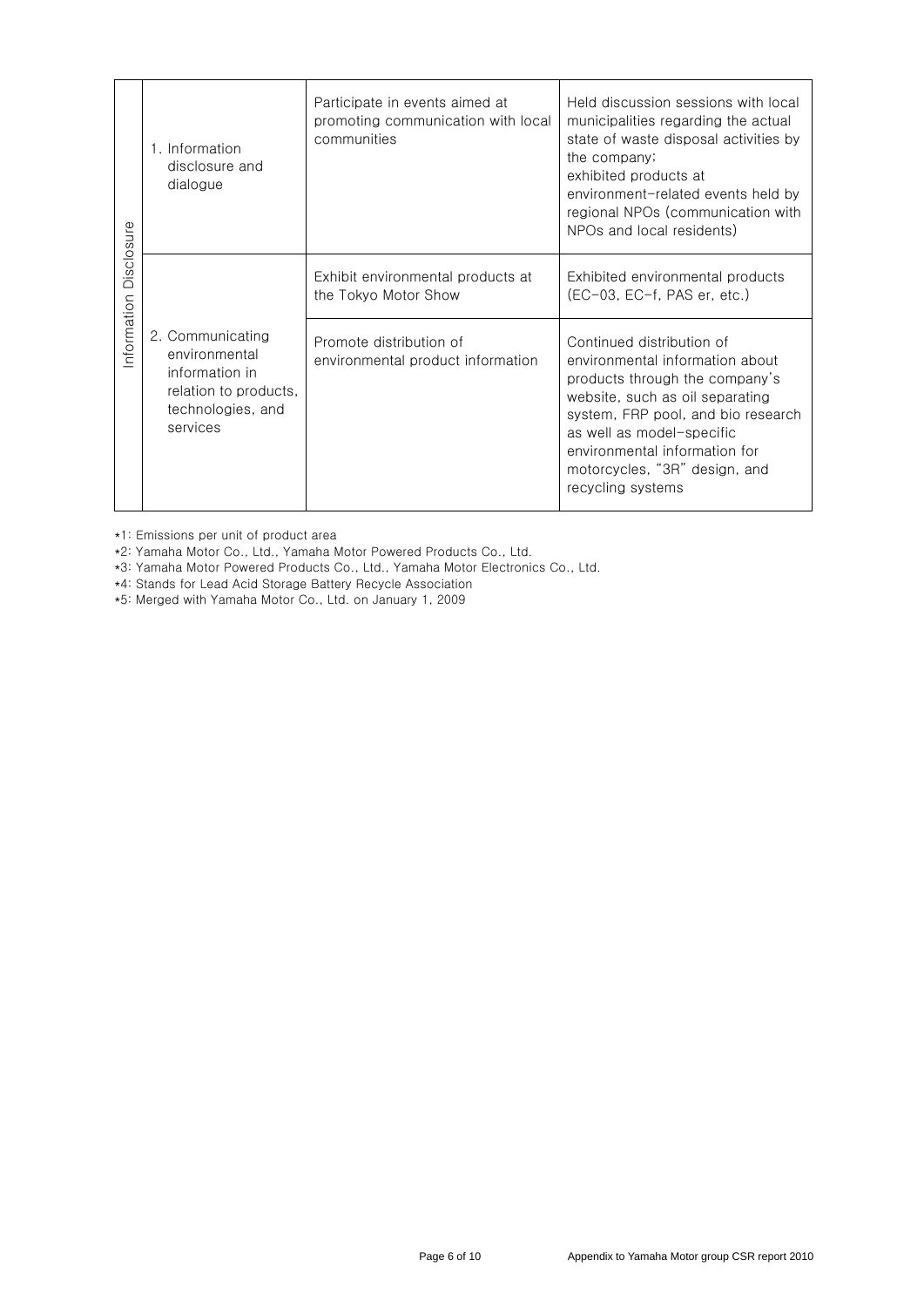# Environmental Management

### Organization for Promoting Environmental Management

The Yamaha Motor group has established an Environment Committee, accountable to the Executive Officer in charge of the General Affairs Department, to serve as the core organization for the group's domestic and overseas environmental activities. This Committee deliberates on the group's environmental policy and vision, medium-and long-term environmental plans, strategic investments related to environmental conservation activities, responses towards matters and issues pertaining to environmental monitoring, and other significant issues related to environmental management.



As of April 1, 2010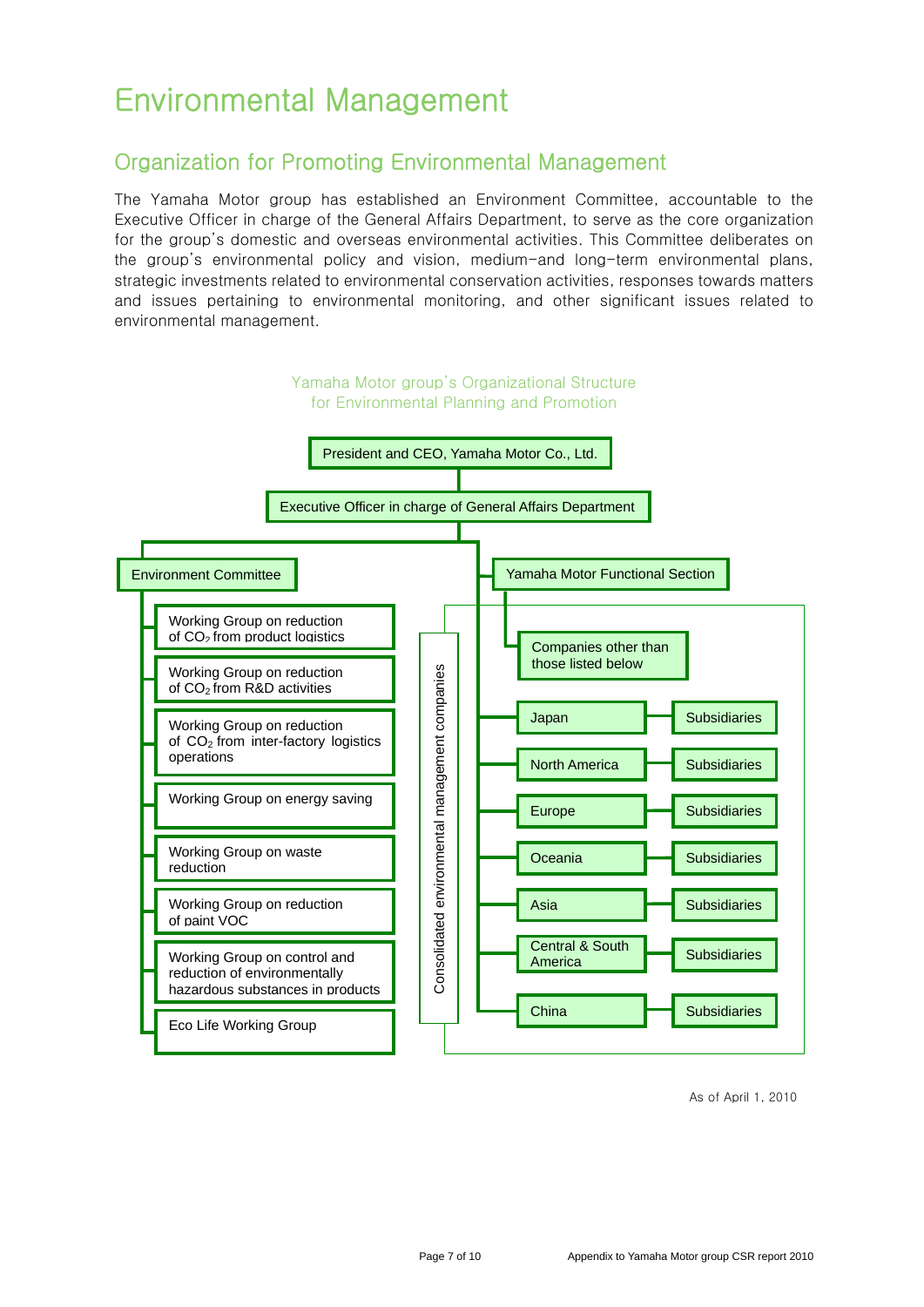### Environmental Management System

In order to promote environmental conservation activities throughout the entire group, the Yamaha Motor group has established a consolidated environmental management system. In tandem with the introduction of the ISO 14001 environmental management system targeting mainly

manufacturing companies, the group is also promoting the acquisition of the in-house standard YEMCS (Yamaha Motor Group Environmental Management Certification System), which began full-scale operation in 2008.

In 2009, two companies newly acquired the ISO 14001 certification while three companies newly obtained YEMCS, thus taking the total number of certified companies to 61 (55%) out of the 110 group companies (companies subject to consolidated environmental management).



Yamaha Motor Group Certificate of Environmental Management System

### Global Environmental Information Network System (G-YECOS)

The Yamaha Motor group is promoting the introduction of G-YECOS (Global Environmental Information Network System), a system developed in-house by the company, in an effort to improve the level of environmental conservation programs as a group by sharing information related to the ISO 14001 environmental management system, environmental performance and environmental program case studies.

The introduction of G-YECOS by domestic and overseas group companies has enabled not only the sharing of information between the Head Office and the various Group Companies, but also between the group companies themselves and allowed us to grasp the status of compliance with environmental laws worldwide as well as the results of environmental risk monitoring implemented by all group companies. This in turn has made it possible to carry out environmental activities more effectively.

In 2009, G-YECOS was introduced in 12 companies in Japan, North America, Central and South America, China, and other parts of Asia. As of the end of December 2009, G-YECOS was operating in 67 companies.



G-YECOS briefing at Skeeter (Skeeter Products, Inc: North America)



G-YECOS briefing at YDLA (Yamaha Motor Distribution Latin America: North America)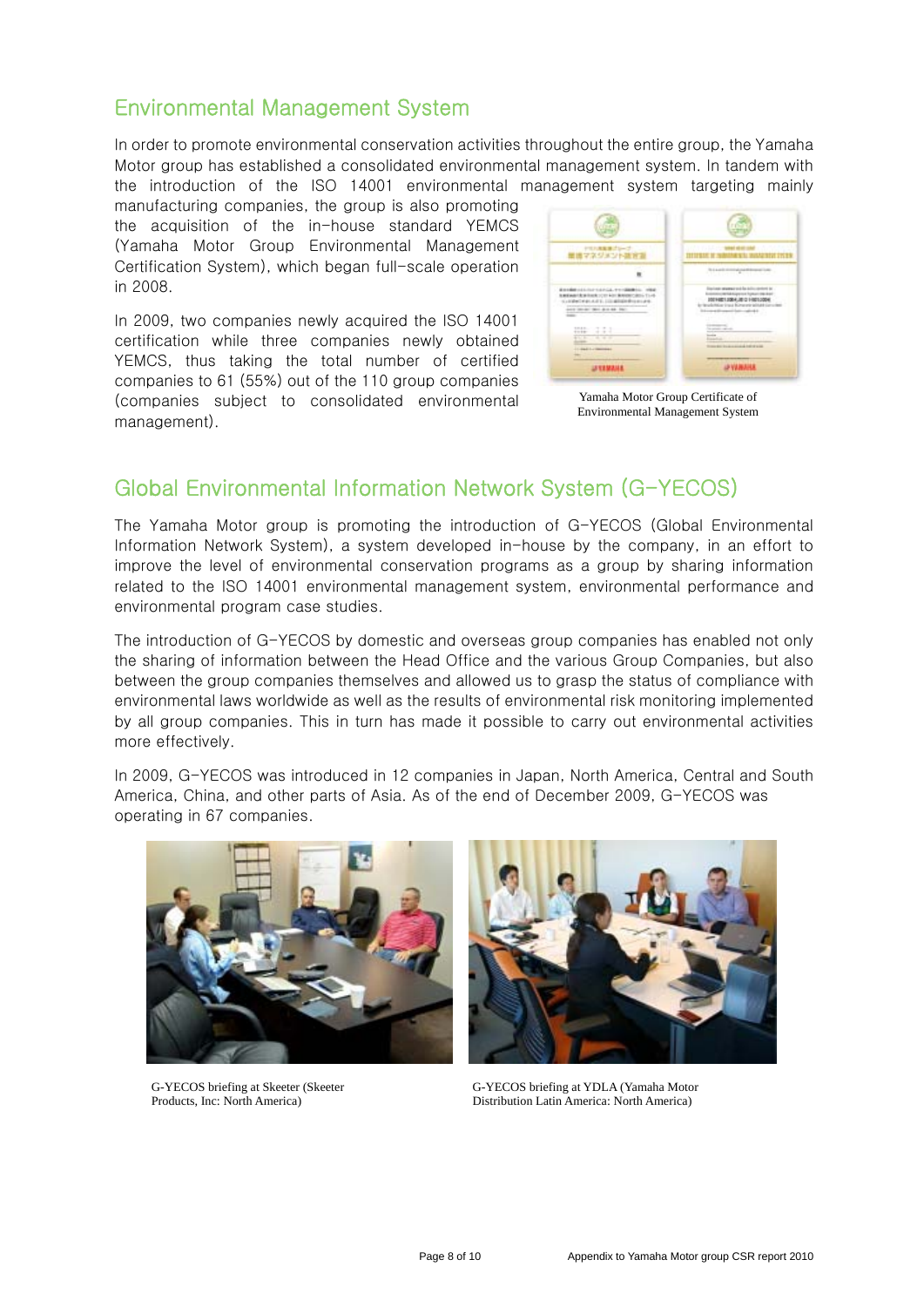#### Approach to Reducing CO<sub>2</sub> Emissions



#### Reducing  $CO<sub>2</sub>$  emissions from products

We comprehensively assess the environmental impact of our products throughout their entire lifecycles, including their development, production, usage, and disposal phases. Since the products manufactured by Yamaha Motor group emit the largest volume of  $CO<sub>2</sub>$  during the usage phase, we are actively taking steps to reduce the amount of  $CO<sub>2</sub>$  emitted during use.

#### Improving the fuel efficiency of internal combustion engines

To reduce the CO<sub>2</sub> emitted during the usage phase of products employing internal combustion engines, the Yamaha Motor group has set the goal of 30% reduction for all such products by 2010. Although the 2009 goal had been a reduction of 28.5%, the recreational vehicle (RV) division, which makes snowmobiles, etc., was not able to achieve this goal because of the continuing effects of the change in the mix of products sold in response to rapid market changes in Europe and North America. Products from all other business divisions, however, essentially met the goal. In the New Medium-term Management Plan (2010-2012) announced in February 2010, Yamaha set a goal of 30% improvement in fuel efficiency by 2012, and 50% improvement by 2015 (compared to 2008) for motorcycles, and 30% improvement in fuel efficiency by 2015 (compared to 2007) for outboard motors, and will continue to work towards the reduction of  $CO<sub>2</sub>$  emissions by increasing fuel efficiency.



Motorcycles, ATVs, and snowmobiles use 1995 as the reference year; personal watercrafts and outboard motors use 1998 as the reference year.